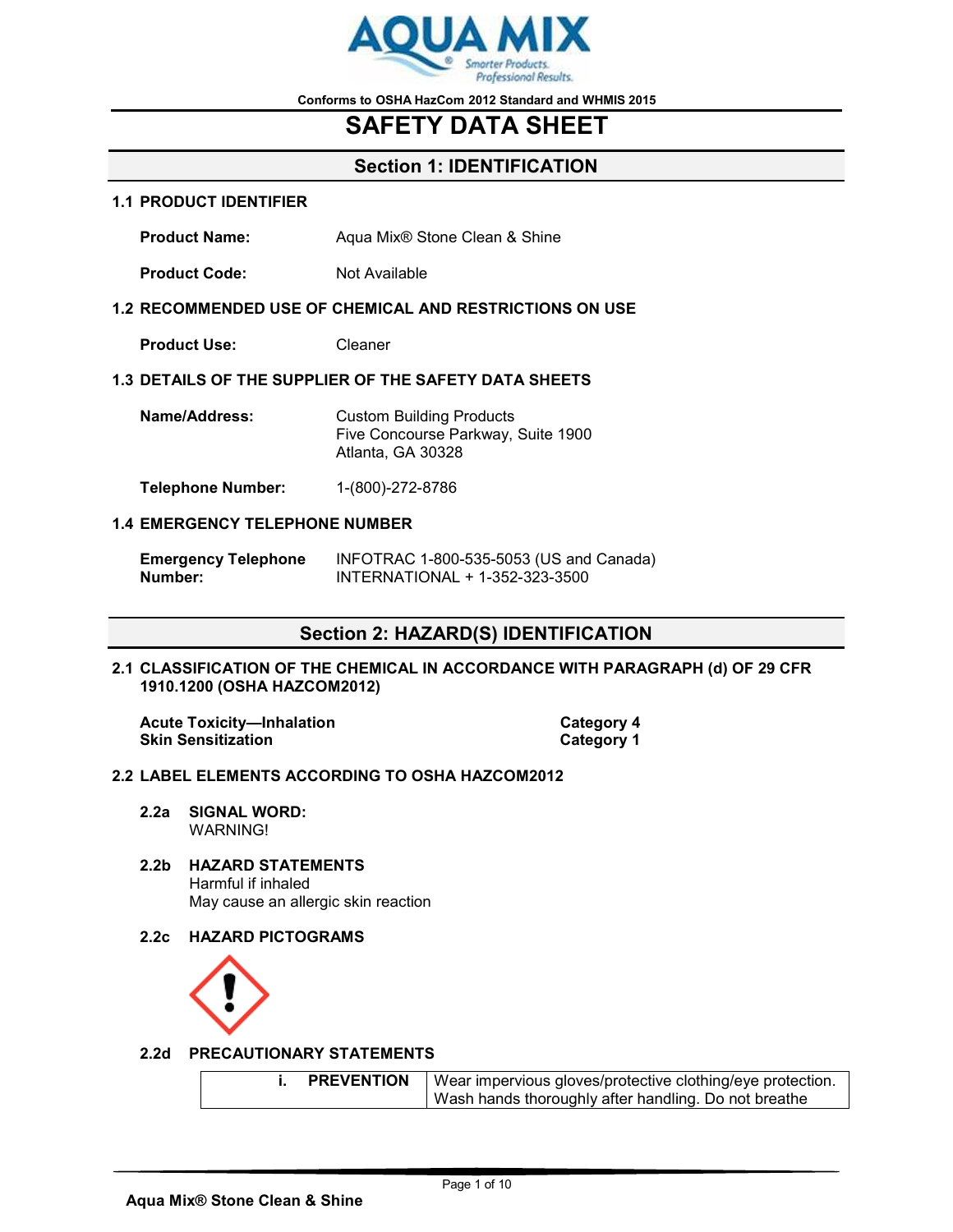

# **SAFETY DATA SHEET**

|      |                 | fume/vapors/spray. Do not eat, drink or smoke while using<br>this product. Contaminated work clothing must not be<br>allowed out of the workplace. Use only outdoors or in a<br>well ventilated area.                                                                                                                                                                                                                                                                                                                                                                          |
|------|-----------------|--------------------------------------------------------------------------------------------------------------------------------------------------------------------------------------------------------------------------------------------------------------------------------------------------------------------------------------------------------------------------------------------------------------------------------------------------------------------------------------------------------------------------------------------------------------------------------|
| ii.  | <b>RESPONSE</b> | If on skin(or hair): Wash with plenty of water. Take off<br>contaminated clothing and wash it before reuse. If skin<br>irritation or rash occurs: Get medical advice/attention.<br>If in eyes: Rinse cautiously with water for several minutes.<br>Remove contact lenses, if present and easy to do.<br>Continue rinsing. If eye irritation persists: Get medical<br>advice/attention. If inhaled: Remove person to fresh air<br>and keep comfortable for breathing. If swallowed: Rinse<br>mouth. Do NOT induce vomiting. Get medical<br>advice/attention if you feel unwell. |
| iii. | <b>STORAGE</b>  | Store in a well-ventilated place. Keep container tightly<br>closed.                                                                                                                                                                                                                                                                                                                                                                                                                                                                                                            |
| iv.  | <b>DISPOSAL</b> | Dispose of contents/containers in accordance with all<br>local, state, provincial, and federal regulations.                                                                                                                                                                                                                                                                                                                                                                                                                                                                    |

## **2.3 ADDITIONAL INFORMATION**

#### **2.3a HNOC – HAZARDS NOT OTHERWISE CLASSIFIED** Not Applicable

### **2.3b UNKNOWN ACUTE TOXICITY**

<1% of the mixture consists of ingredient(s) of unknown acute toxicity.

## **Section 3: COMPOSITION/INFORMATION ON INGREDIENTS**

### **3.1 MIXTURES**

| <b>Chemical Name</b>          | <b>CAS Number</b> | Weight %                   |
|-------------------------------|-------------------|----------------------------|
| Perfluoroalkyl Phosphate Salt | 65530-64-5        | $0.1 - 1.0\%$ <sup>*</sup> |
| Perfluoroalkyl Phosphate Salt | 65530-74-7        | $0.1 - 1.0\%$ <sup>*</sup> |
| Nonylphenol, Ethoxylated      | 9016-45-9         | $0.1 - 1.0\%$ <sup>*</sup> |
| Orange Terpenes               | 68647-72-3        | $0.1 - 1.0\%$ <sup>*</sup> |

\*Means that the component will fall into one of the ranges specified due to batch-to-batch variability and to protect Confidential Business Information.

## **Section 4: FIRST-AID MEASURES**

## **4.1 DESCRIPTION OF THE FIRST-AID MEASURES**

| <b>ROUTES OF EXPOSURE</b> | <b>DESCRIPTION</b>                                                                                                                                                                               |
|---------------------------|--------------------------------------------------------------------------------------------------------------------------------------------------------------------------------------------------|
| <b>Eye Contact:</b>       | In case of contact, immediately flush eyes with plenty of water for<br>several minutes. If easy to do, remove contact lenses, if worn. Get<br>medical attention immediately.                     |
| <b>Skin Contact:</b>      | In case of contact, immediately flush skin with plenty of water.<br>Remove contaminated clothing and shoes. Wash clothing before<br>reuse. Call a physician if irritation develops and persists. |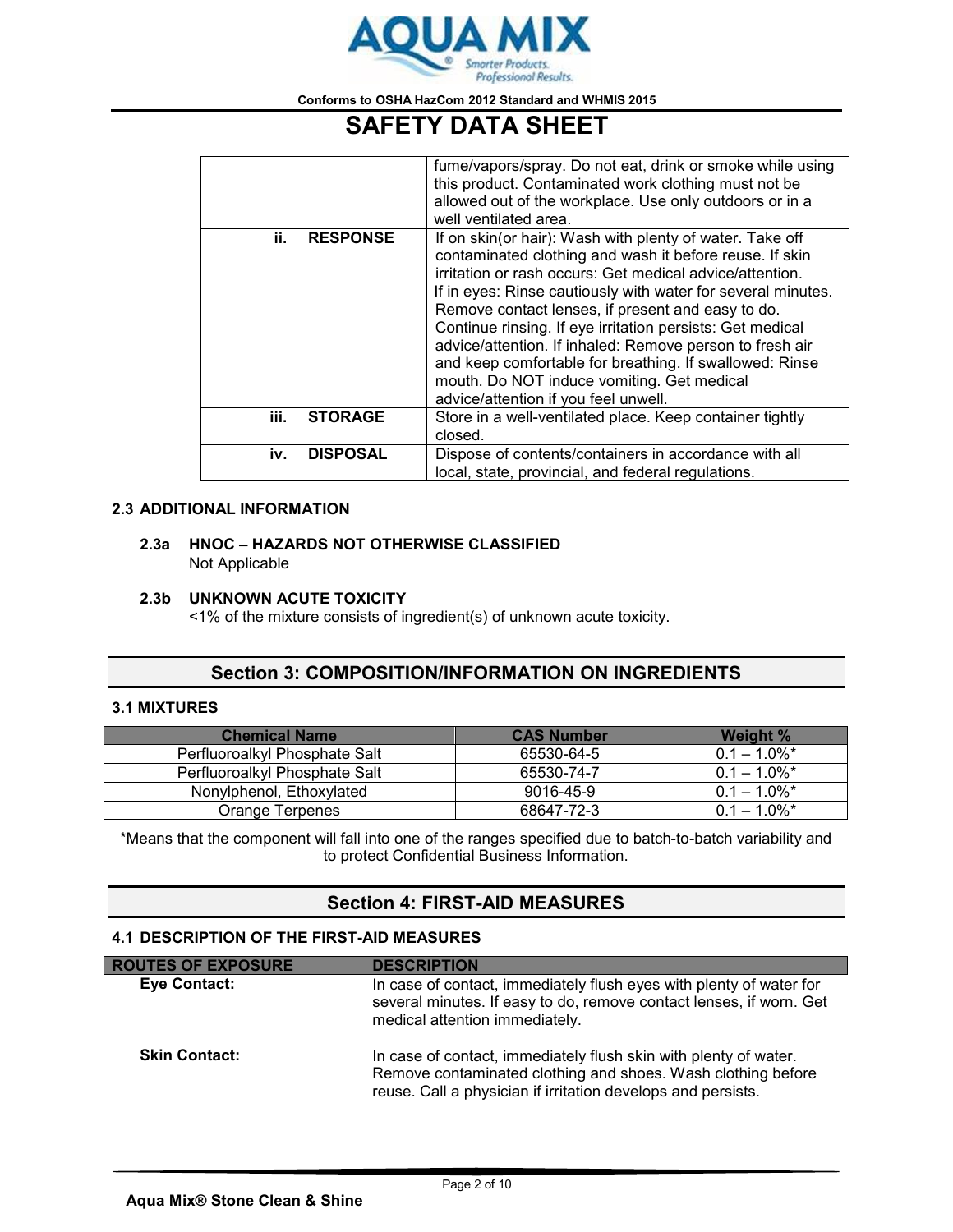

# **SAFETY DATA SHEET**

| Inhalation: | If breathing is difficult, remove victim to fresh air and keep at rest in<br>a position comfortable for breathing. Get medical advice/attention if<br>you feel unwell.         |
|-------------|--------------------------------------------------------------------------------------------------------------------------------------------------------------------------------|
| Ingestion:  | If swallowed, do NOT induce vomiting unless directed to do so by<br>medical personnel. Never give anything by mouth to an<br>unconscious person. Get medical advice/attention. |

### **4.2 MOST IMPORTANT SYMPTOMS/EFFECTS, ACUTE AND DELAYED**

| <b>ROUTES OF EXPOSURE</b>                                                  | <b>DESCRIPTION</b>                                                                                                                                                                                      |  |
|----------------------------------------------------------------------------|---------------------------------------------------------------------------------------------------------------------------------------------------------------------------------------------------------|--|
| Eye Contact:                                                               | May cause eye irritation. Symptoms may include discomfort or pain,<br>excess blinking and tear production, with marked redness and<br>swelling of the conjunctiva. May cause an allergic skin reaction. |  |
| <b>Skin Contact:</b>                                                       | May cause skin irritation. Handling can cause dry skin, discomfort,<br>irritation, and dermatitis.                                                                                                      |  |
| Inhalation:                                                                | Harmful if inhaled. May cause respiratory tract irritation.                                                                                                                                             |  |
| Ingestion:                                                                 | May be harmful if swallowed. Ingestion may cause discomfort<br>and/or distress, nausea or vomiting.                                                                                                     |  |
| 4.3 INDICATION OF IMMEDIATE MEDICAL ATTENTION AND SPECIAL TREATMENT NEEDED |                                                                                                                                                                                                         |  |
| <b>Note to Physicians:</b>                                                 | Symptoms may not appear immediately.                                                                                                                                                                    |  |

| <b>Specific Treatments:</b> | In case of accident or if you feel unwell, seek medical advice |
|-----------------------------|----------------------------------------------------------------|
|                             | immediately (show the label or SDS where possible).            |

## **Section 5: FIRE-FIGHTING MEASURES**

## **5.1 FLAMMABILITY**

**Flammability: Not Flammable/Not Combustible by WHMIS/OSHA HAZCOM2012 Criteria**

### **5.2 EXTINGUISHING MEDIA**

- **5.2a. Suitable Extinguishing Media:** Treat for surrounding material.
- **5.2b. Unsuitable Extinguishing Media:** Not Available

## **5.3 SPECIFIC HAZARDS ARISING FROM THE CHEMICAL**

**5.3a. Products of Combustion:** May include, and are not limited to: oxides of carbon

## **5.3b. Explosion Data**

**i. Sensitivity to Mechanical Impact:**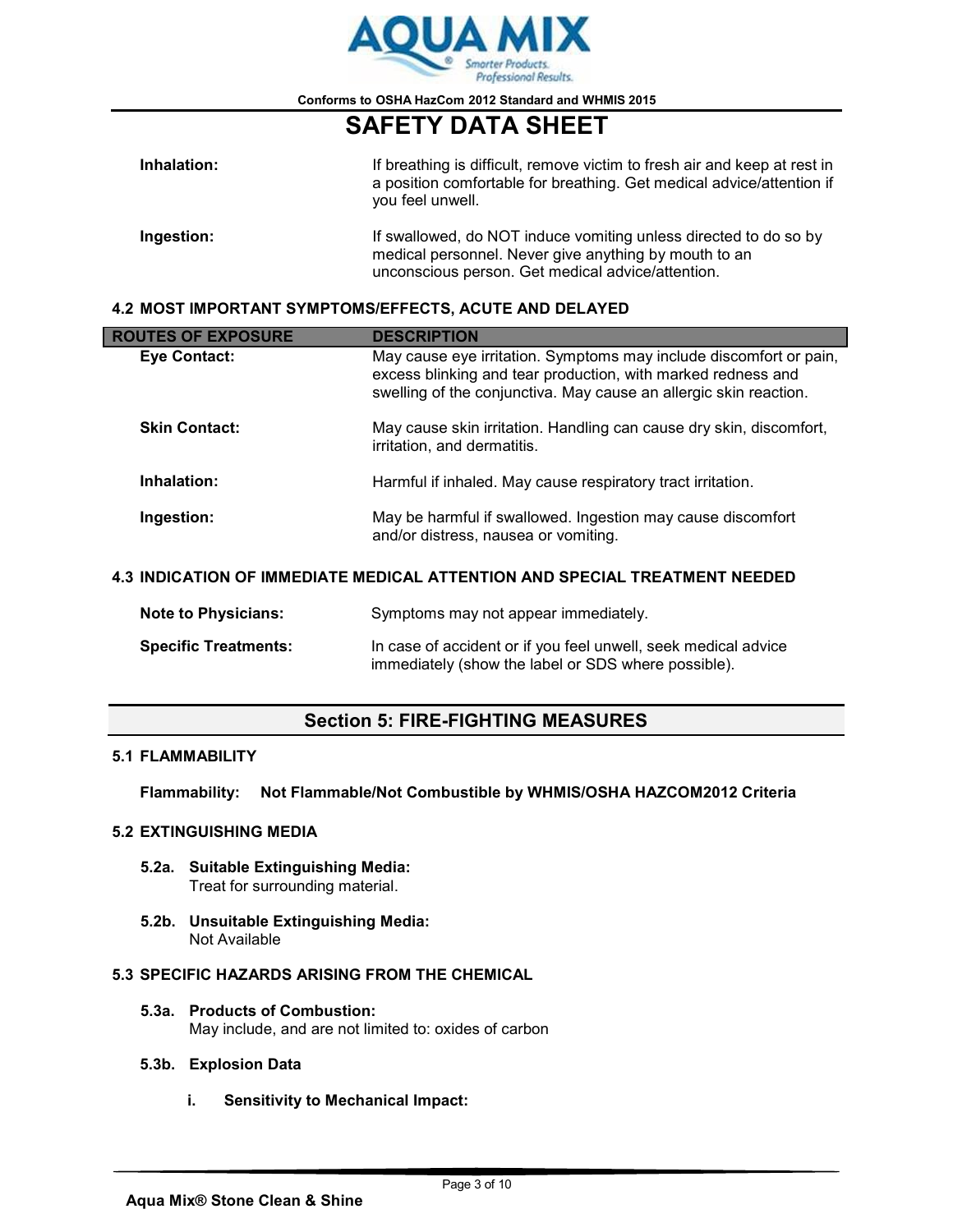

# **SAFETY DATA SHEET**

Not Available

**ii. Sensitivity to Static Discharge:** Not Available

### **5.4 SPECIAL PROTECTIVE EQUIPMENT AND PRECAUTIONS FOR FIRE-FIGHTERS**

Keep upwind of fire. Wear full fire fighting turn-out gear(full bunker gear) and respiratory protection (SCBA).

## **Section 6: ACCIDENTAL RELEASE MEASURES**

**6.1 PERSONAL PRECAUTIONS, PROTECTIVE EQUIPMENT, AND EMERGENCY PROCEDURES** Use personal protection recommended in Section 8. Isolate the hazard area and deny entry to unnecessary and unprotected personnel.

#### **6.2 METHODS AND MATERIALS FOR CONTAINMENT AND CLEANING UP**

| <b>Methods for Containment:</b> | Recover all usable material. Do not flush to sewer or allow to enter<br>waterways. Use appropriate Personal Protective Equipment (PPE). |
|---------------------------------|-----------------------------------------------------------------------------------------------------------------------------------------|
| <b>Methods for Cleaning-Up:</b> | Dispose of unwanted material properly in accordance with all local,<br>regional, national and international regulations.                |

## **Section 7: HANDLING AND STORAGE**

#### **7.1 PRECAUTIONS FOR SAFE HANDLING**

| Handling: | Use in well-ventilated areas. Wear impervious gloves and eye<br>protection. Do not mix with other chemical products, except as<br>indicated by the manufacturers. Do not get in eyes. Do not get on<br>skin or clothing. Do not breathe fumes/vapors/spray. Do not take<br>internally. |
|-----------|----------------------------------------------------------------------------------------------------------------------------------------------------------------------------------------------------------------------------------------------------------------------------------------|
|           |                                                                                                                                                                                                                                                                                        |

**General Hygiene Advice:** Use good industrial hygiene practices and wear recommended personal protection. Launder contaminated clothing before reuse. Wash hands before eating, drinking, or smoking.

#### **7.2 CONDITIONS FOR SAFE STORAGE, INCLUDING ANY INCOMPATIBILITIES**

**Storage:** Keep out of the reach of children. Keep container tightly closed. Store at room temperature and keep containers closed when not in use.

## **Section 8: EXPOSURE CONTROLS/PERSONAL PROTECTION**

## **8.1 CONTROL PARAMETER**

#### **Exposure Guidelines**

| <b>Occupational Exposure Limits</b> |                 |                  |  |
|-------------------------------------|-----------------|------------------|--|
| <b>Chemical Name</b>                | <b>OSHA-PEL</b> | <b>ACGIH-TLV</b> |  |
| Perfluoroalkyl Phosphate Salt       | Not Available   | Not Available    |  |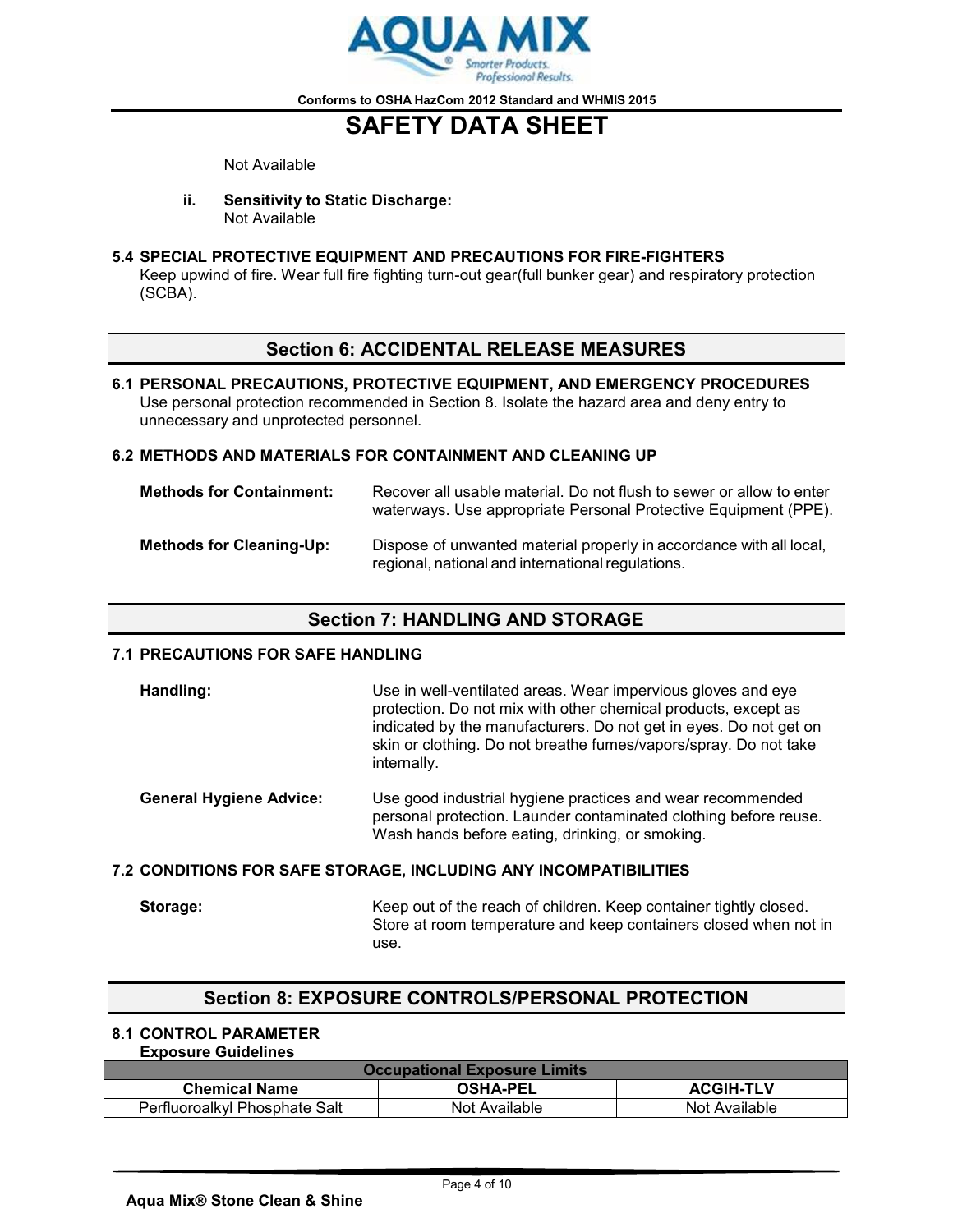

# **SAFETY DATA SHEET**

| Perfluoroalkyl Phosphate Salt | Not Available | Not Available |
|-------------------------------|---------------|---------------|
| Nonylphenol, Ethoxylated      | Not Available | Not Available |
| Orange Terpenes               | Not Available | Not Available |

#### **8.2 EXPOSURE CONTROLS**

**Engineering Controls:** Use ventilation adequate to keep exposures (airborne levels of dust, fume, vapor, etc.) below recommended exposure limits.

#### **8.3 INDIVIDUAL PROTECTION MEASURES**

#### **8.3a. Personal Protective Equipment:**

**i. Eye/Face Protection:** Wear approved eye protection [properly fitted dust- or splash-proof chemical safety goggles/face (face shield)]

#### **ii. Skin Protection:**

- **1. Hand Protection:** Wear impervious gloves, such as nitrile.
- **2. Body Protection:** Wear suitable protective clothing.
- **iii. Respiratory Protection:** A NIOSH approved respirator or filtering face piece, such as N95, is recommended in poorly ventilated areas or when permissible exposure limits may be exceeded. Respirators should be selected by and used under the direction of a trained health and safety professional following requirements found in OSHA's respirator standard (29 CFR 1910.134) and ANSI's standard for respiratory protection (Z88.2).
- **iv. General Health and Safety Measures:** Handle according to established industrial hygiene and safety practices.

| Appearance (physical state, color, etc.):  | <b>Clear Liquid</b>           |
|--------------------------------------------|-------------------------------|
| Odor:                                      | Characteristic                |
| <b>Odor Threshold:</b>                     | Not Available                 |
| pH:                                        | $6.7 - 7.7$                   |
| <b>Melting point/Freezing point:</b>       | Not Available                 |
| Initial boiling point and boiling range:   | >212°F (>100°C)               |
| Flash point:                               | >200°F (>93.3°C)              |
| <b>Evaporation rate (Water=1):</b>         | Not Available                 |
| <b>Flammability:</b>                       | Not Flammable/Not Combustible |
| <b>Upper Flammability/Explosive Limit:</b> | Not Available                 |
| Lower Flammability/Explosive Limit:        | Not Available                 |
| <b>Vapor Pressure</b>                      | Not Available                 |
| <b>Vapor Density:</b>                      | Not Available                 |
| <b>Relative Density:</b>                   | $0.95 - 1.05$ g/mL            |
| <b>Solubility in Water:</b>                | Miscible                      |
| Partition coefficient: n-octanol/water:    | Not Available                 |
| Auto-ignition temperature:                 | Not Available                 |
| <b>Decomposition Temperature:</b>          | Not Available                 |

## **Section 9: PHYSICAL AND CHEMICAL PROPERTIES**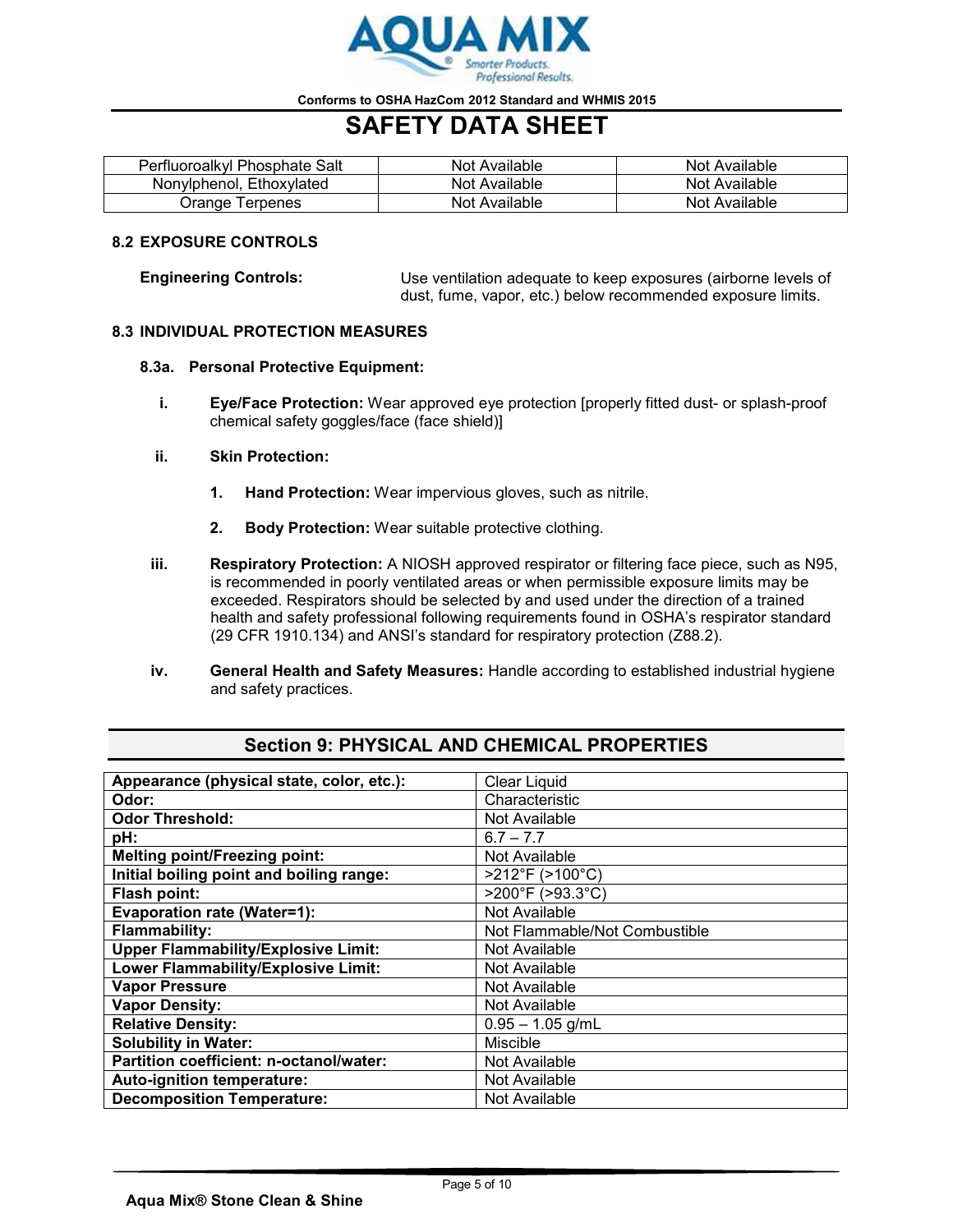

# **SAFETY DATA SHEET**

**Viscosity (cps):**<br>
VOC Content: 
VOC Content: 
VOC Content: 
VOC Content 
VOC Content 
VOC Content 
VOC Content 
VOC CO.15

**VOC Content:** <5 g/L (<0.15% CARB VOC)

# **Section 10: STABILITY AND REACTIVITY**

#### **10.1. REACTIVITY**

No dangerous reaction known under conditions of normal use.

#### **10.2. CHEMICAL STABILITY**

Stable under normal storage conditions. Keep dry in storage.

### **10.3. POSSIBILITY OF HAZARDOUS REACTION**

No dangerous reaction known under conditions of normal use.

#### **10.4. CONDITIONS TO AVOID**

Heat. Incompatible materials.

**10.5. INCOMPATIBLE MATERIALS** Strong acids. Strong Oxidizers.

## **10.6. HAZARDOUS DECOMPOSITION PRODUCTS**

Upon decomposition, this product may yield oxides of carbon.

## **Section 11: TOXICOLOGICAL INFORMATION**

#### **11.1. LIKELY ROUTES OF EXPOSURE:** Skin contact, eye contact, inhalation, and ingestion.

#### **11.2. SYMPTOMS RELATED TO PHYSICAL/CHEMICAL/TOXICOLOGICAL CHARACTERISTICS:**

| <b>Eve Contact:</b> | May cause eye irritation. Symptoms may include discomfort or pain,<br>excess blinking and tear production, with marked redness and<br>swelling of the conjunctiva. |
|---------------------|--------------------------------------------------------------------------------------------------------------------------------------------------------------------|
| Skin Contact:       | May cause skin irritation. Handling can cause dry skin, discomfort,                                                                                                |

- irritation, and dermatitis.
- **Inhalation:** Harmful if inhaled. May cause respiratory tract irritation.
- **Ingestion:** May be harmful if swallowed. Ingestion may cause discomfort and/or distress, nausea or vomiting.

| Acute Toxicity (ATE <sub>mix</sub> = 70,963 mg/kg) |               |                        |  |
|----------------------------------------------------|---------------|------------------------|--|
| <b>Chemical Name</b>                               | <b>LC50</b>   | <b>LD50</b>            |  |
| Perfluoroalkyl Phosphate Salt                      | Not Available | Not Available          |  |
| Perfluoroalkyl Phosphate Salt                      | Not Available | Not Available          |  |
| Nonylphenol, Ethoxylated                           | Not Available | Oral: 4,290 mg/kg, rat |  |
| Orange Terpenes                                    | Not Available | Not Available          |  |

| <b>Carcinogenicity</b> |                                                    |
|------------------------|----------------------------------------------------|
| <b>Chemical Name</b>   | <b>Chemical Listed as Carcinogens or Potential</b> |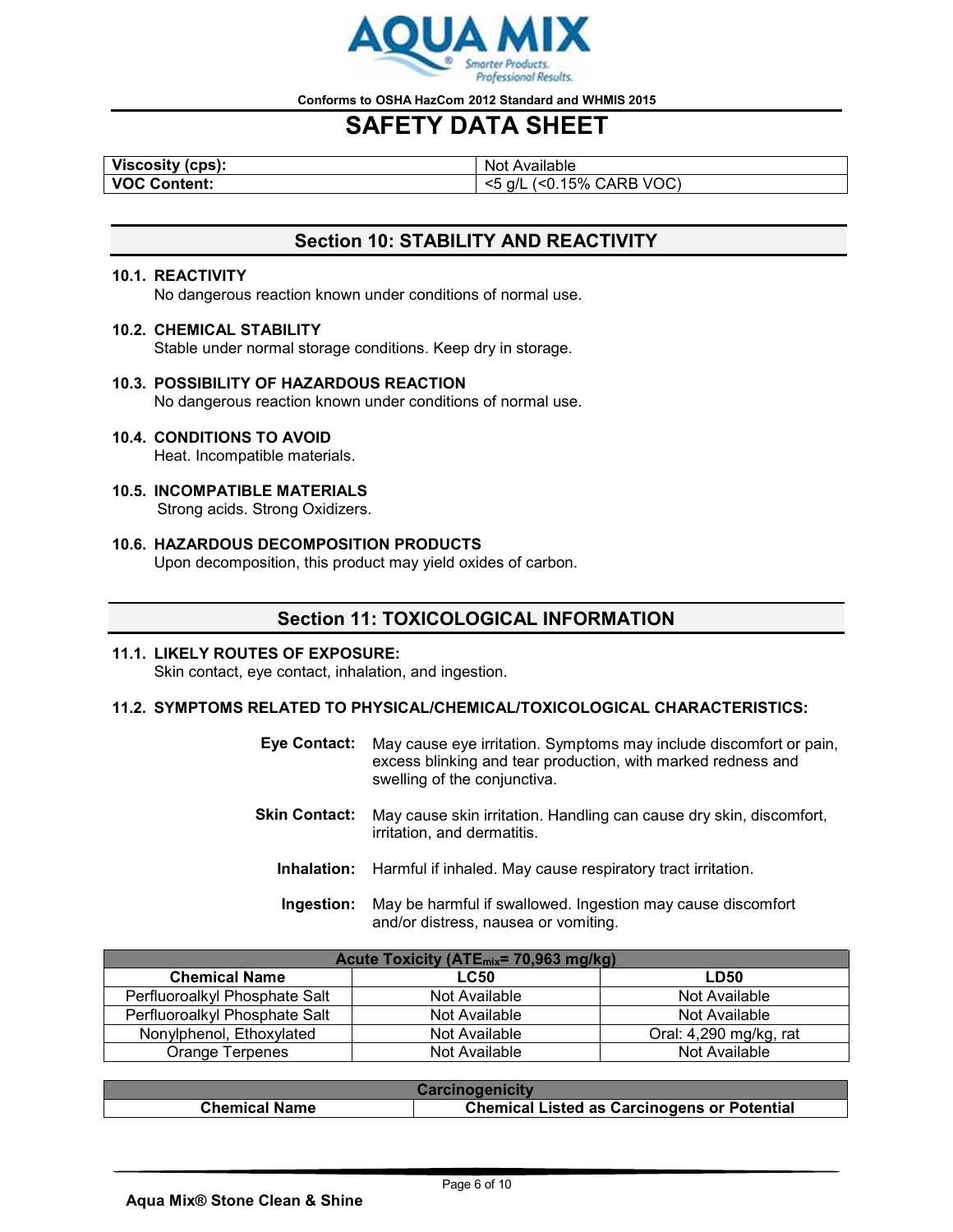

# **SAFETY DATA SHEET**

|                               | Carcinogen (NTP, IARC, OSHA, ACGIH, CP65) |
|-------------------------------|-------------------------------------------|
| Perfluoroalkyl Phosphate Salt | Not Listed                                |
| Perfluoroalkyl Phosphate Salt | Not Listed                                |
| Nonylphenol, Ethoxylated      | Not Listed                                |
| Orange Terpenes               | Not Listed                                |

## **11.3. DELAYED, IMMEDIATE, AND CHRONIC EFFECTS OF SHORT AND LONG-TERM EXPOSURE**

| <b>SHORT-TERM</b>                        |                                     |
|------------------------------------------|-------------------------------------|
| <b>Skin Corrosion/Irritation:</b>        | May cause skin irritation           |
| <b>Serious Eye Damage/Irritation:</b>    | May cause eye irritation            |
| <b>Respiratory Sensitization:</b>        | Not Classified                      |
| <b>Skin Sensitization:</b>               | May cause an allergic skin reaction |
| <b>STOT-Single Exposure:</b>             | May cause respiratory irritation    |
| <b>Aspiration Hazard:</b>                | Not Classified                      |
| <b>LONG-TERM</b>                         |                                     |
| Carcinogenicity:                         | Not Classified                      |
| <b>Germ Cell Mutagenicity:</b>           | Not Classified                      |
| <b>Reproductive Toxicity:</b>            | Not Classified                      |
| <b>STOT-Repeated Exposure:</b>           | Not Classified                      |
| <b>Synergistic/Antagonistic Effects:</b> | Not Classified                      |

## **Section 12: ECOLOGICAL INFORMATION**

### **12.1. ECOTOXICITY**

May cause long-term adverse effects to the aquatic environment. Keep from entry into sewers and waterways.

| <b>Ecotoxicity</b>            |                           |                               |  |  |
|-------------------------------|---------------------------|-------------------------------|--|--|
| <b>Chemical Name</b>          | <b>EC50/NOEC-48 Hours</b> | <b>LC50/NOEC-96 Hours</b>     |  |  |
| Perfluoroalkyl Phosphate Salt | Not Available             | Not Available                 |  |  |
| Perfluoroalkyl Phosphate Salt | Not Available             | Not Available                 |  |  |
| Nonylphenol, Ethoxylated      | 2.44 mg/L, Daphnia magna  | 7.9 mg/L, Lepomis macrochirus |  |  |
| Orange Terpenes               | Not Available             | Not Available                 |  |  |

#### **12.2. PERSISTENCE AND DEGRADABILITY** Not Available

- **12.3. BIOACCUMULATIVE POTENTIAL** Not Available
- **12.4. MOBILITY IN SOIL** Not Available
- **12.5. OTHER ADVERSE EFFECTS** Not Available

## **Section 13: DISPOSAL CONSIDERATIONS**

## **13.1. DISPOSAL METHOD**

Dispose of contents/containers in accordance with all local, state, provincial, and federal regulations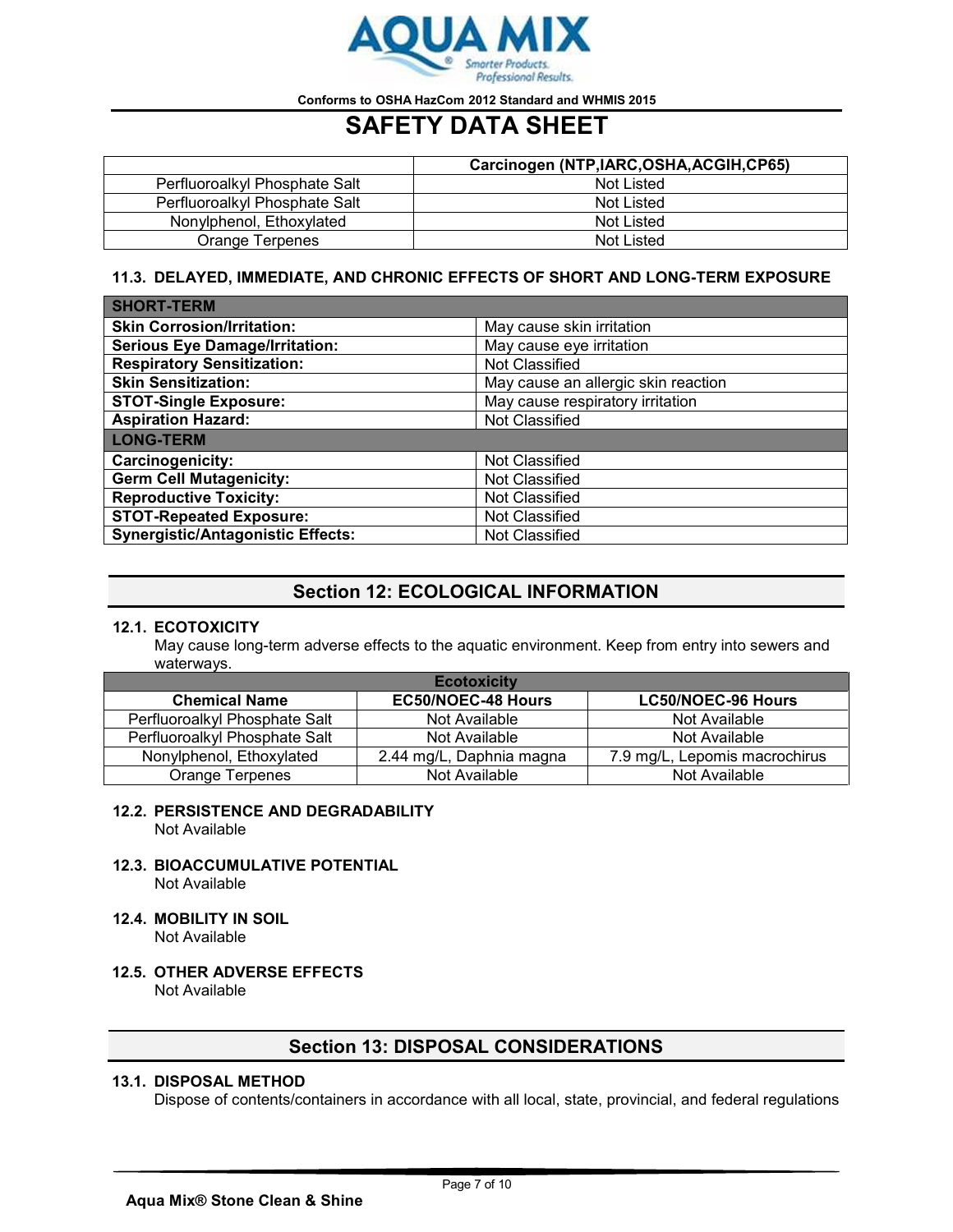

# **SAFETY DATA SHEET**

#### **13.2. OTHER DISPOSAL CONSIDERATIONS**

Not Available

## **Section 14: TRANSPORT INFORMATION**

| <b>DOT (U.S.)</b>                     | <b>TDG (CANADA)</b>                   | <b>IATA</b>                           |
|---------------------------------------|---------------------------------------|---------------------------------------|
| <b>UN NUMBER:</b>                     | <b>UN NUMBER:</b>                     | <b>UN NUMBER:</b>                     |
|                                       |                                       |                                       |
| Not Regulated                         | Not Regulated                         | Not Regulated                         |
| UN PROPER SHIPPING NAME:              | UN PROPER SHIPPING NAME:              | UN PROPER SHIPPING NAME:              |
|                                       |                                       |                                       |
| Not Regulated                         | Not Regulated                         | Not Regulated                         |
| <b>TRANSPORT HAZARD CLASS (ES):</b>   | <b>TRANSPORT HAZARD CLASS (ES):</b>   | <b>TRANSPORT HAZARD CLASS (ES):</b>   |
|                                       |                                       |                                       |
| Not Regulated                         | Not Regulated                         | Not Regulated                         |
| <b>PACKING GROUP (if applicable):</b> | <b>PACKING GROUP (if applicable):</b> | <b>PACKING GROUP (if applicable):</b> |
|                                       |                                       |                                       |
| Not Regulated                         | Not Regulated                         | Not Regulated                         |

**SUMMARY: Product is NOT regulated under DOT/TDG and other transportation regulations.**

#### **14.1. ENVIRONMENTAL HAZARDS** Not Available

**14.2. TRANSPORT IN BULK ACCORDING TO ANNEX II OF MARPOL 73/78 AND THE IBC CODE** Not Available

#### **14.3. SPECIAL PRECAUTIONS FOR USER**

Do not handle until all safety precautions have been read and understood.

## **Section 15: REGULATORY INFORMATION**

#### **15.1. SAFETY, HEALTH AND ENVIRONMENTAL REGULATIONS/LEGISLATIONS SPECIFIC FOR THE CHEMICAL**

**Canada:** This product has been classified in accordance with the hazard criteria of the Hazardous Products Regulations and the SDS contains all the information required by the Hazardous Products Regulations.

**US:** SDS prepared pursuant to the Hazard Communication Standard (29 CFR 1910.1200) HazCom 2012

#### **15.2. US FEDERAL INFORMATION:**

|                               | <b>SARA TITLE III</b>                 |                                           |                           |                             |
|-------------------------------|---------------------------------------|-------------------------------------------|---------------------------|-----------------------------|
| <b>CHEMICAL NAME</b>          | <b>SECTION 302</b><br>(EHS) TPQ (LBS) | <b>SECTION 304</b><br><b>EHS RQ (LBS)</b> | <b>CERCLA RQ</b><br>(LES) | <b>SECTION</b><br>313 (TRI) |
| Perfluoroalkyl Phosphate Salt | Not Listed                            | Not Listed                                | Not Listed                | Not Listed                  |
| Perfluoroalkyl Phosphate Salt | Not Listed                            | Not Listed                                | Not Listed                | Not Listed                  |
| Nonylphenol, Ethoxylated      | Not Listed                            | Not Listed                                | Not Listed                | Not Listed                  |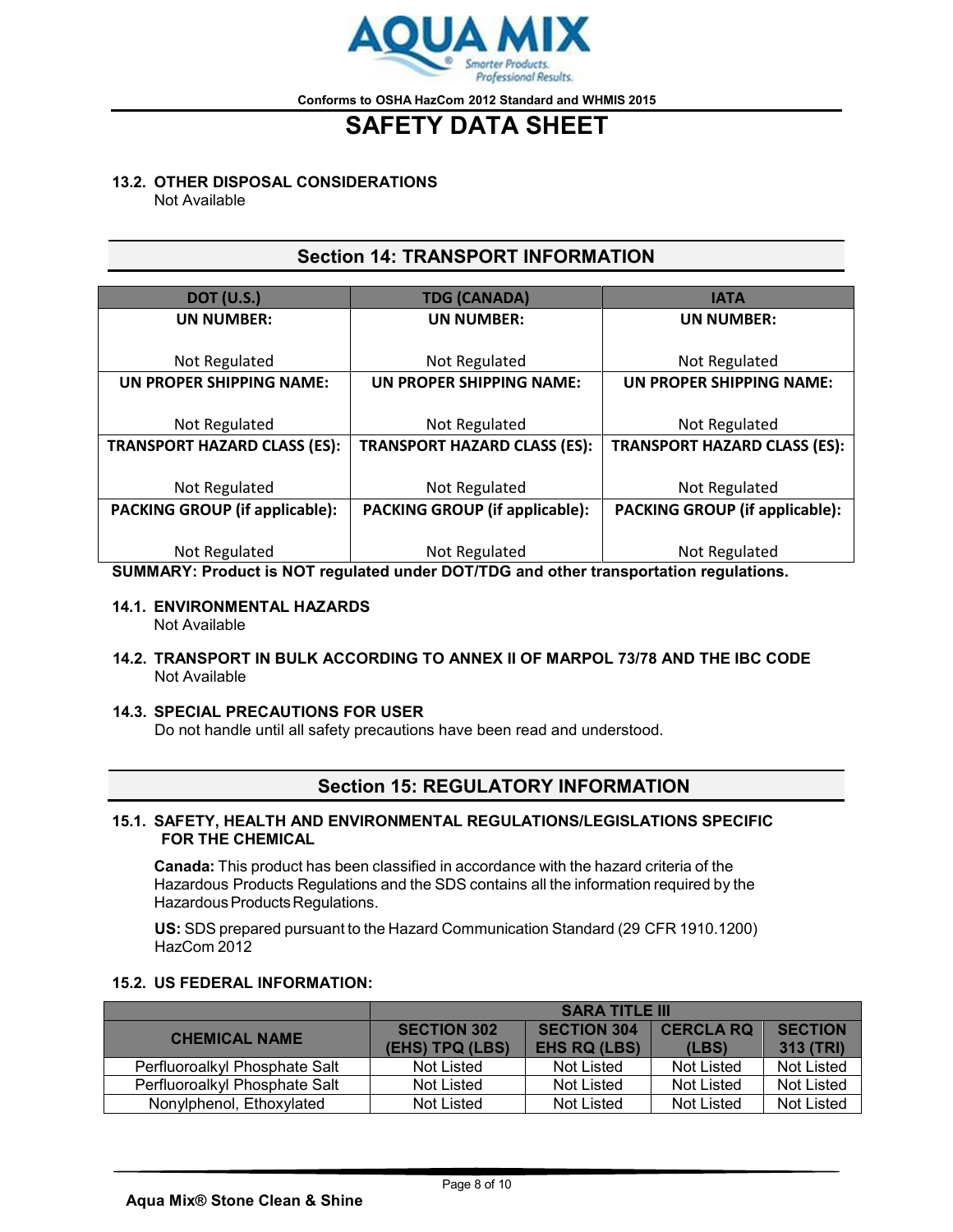

# **SAFETY DATA SHEET**

| Jrange '<br><b>lerpenes</b>               | Not Listed | Not Listed | <b>Not Listed</b> | <b>Not Listed</b> |
|-------------------------------------------|------------|------------|-------------------|-------------------|
| <b>15.3. US STATE RIGHT TO KNOW LAWS:</b> |            |            |                   |                   |

| <b>California Proposition 65:</b>           | This product does <b>NOT</b> contain a chemical known to the State<br>of California to cause cancer, birth defects or other<br>reproductive harm.                                                    |
|---------------------------------------------|------------------------------------------------------------------------------------------------------------------------------------------------------------------------------------------------------|
| Other U.S. States "Right to Know"<br>Lists: | Water: CAS#7732-18-5<br>Perfluoroalkyl Phosphate Salt: CAS#65530-64-5<br>Perfluoroalkyl Phosphate Salt: CAS#65530-74-7<br>Nonylphenol, Ethoxylated: CAS#9016-45-9<br>Orange Terpenes: CAS#68647-72-3 |

### **15.4. GLOBAL INVENTORIES**

| <b>Chemical Name</b>          | <b>USA TSCA</b> | <b>Canada DSL/NDSL</b> |
|-------------------------------|-----------------|------------------------|
| Perfluoroalkyl Phosphate Salt | <b>Yes</b>      | <b>DSL</b>             |
| Perfluoroalkyl Phosphate Salt | Yes             | <b>DSL</b>             |
| Nonylphenol, Ethoxylated      | Yes             | <b>DSL</b>             |
| Orange Terpenes               | Yes             | DSL                    |

## **15.5. NFPA AND HMIS RATINGS:**